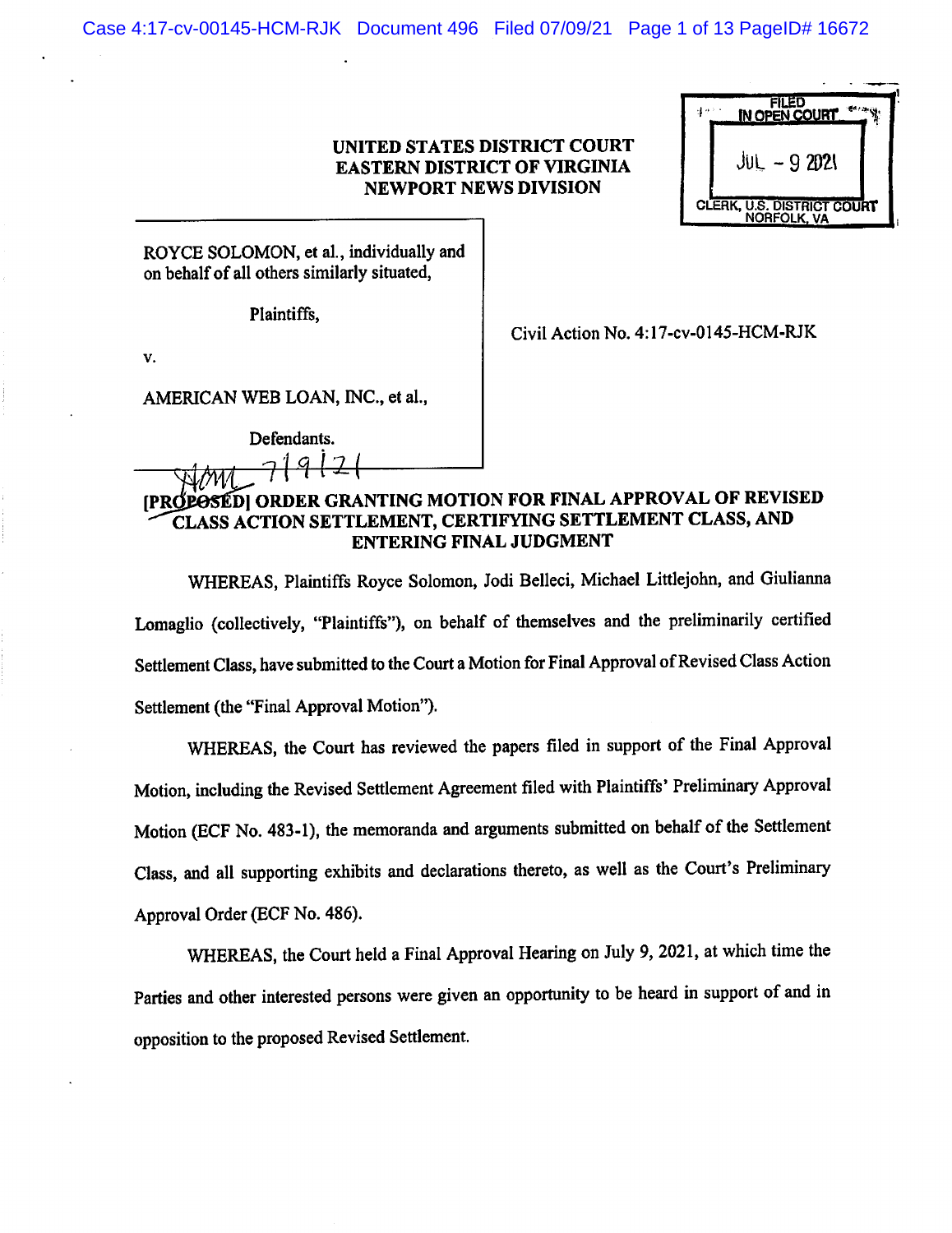WHEREAS, the Court, having considered all of the pleadings, evidence, information and materials submitted in connection with the Final Approval Hearing, finds that the Revised Settlement Agreement is fair, reasonable, and adequate. Accordingly,

## IT IS HEREBY ORDERED, ADJUDGED, AND DECREED as follows:

1. This Final Approval Order incorporates herein and makes a part hereof the Revised Settlement Agreement and the Preliminary Approval Order. Unless otherwise provided, the capitalized terms used herein shall have the same meanings and/or definitions given to them in the Preliminary Approval Order and the Revised Settlement Agreement filed with the Court in support of Plaintiffs' Preliminary Approval Motion.

2. The Court has jurisdiction over matters relating to the Revised Settlement, including without limitation, the administration, interpretation, effectuation, and/or enforcement of the Revised Settlement, the Revised Settlement Agreement, and this Final Approval Order and Judgment.

## CERTIFICATION OF THE SETTLEMENT CLASS AND APPOINTMENT OF SETTLEMENT CLASS REPRESENTATIVES AND SETTLEMENT CLASS COUNSEL

3. In the Preliminary Approval Order, the Court previously certified, for settlement purposes only, a Settlement Class defined as follows:

All persons within the United States to whom American Web Loan, Inc., AWL, Inc., or any predecessor or successor entities, lent money during the period from February 10,2010 to June 26,2020.

4. Certification of the Settlement Class is hereby reaffirmed as a final Settlement Class pursuant to Fed. R. Civ. P. 23. For the reasons stated in the Preliminary Approval Order, this Court finds, on the record before it, that the Action, for purposes of this Settlement, may be maintained as a class action on behalf of the Settlement Class.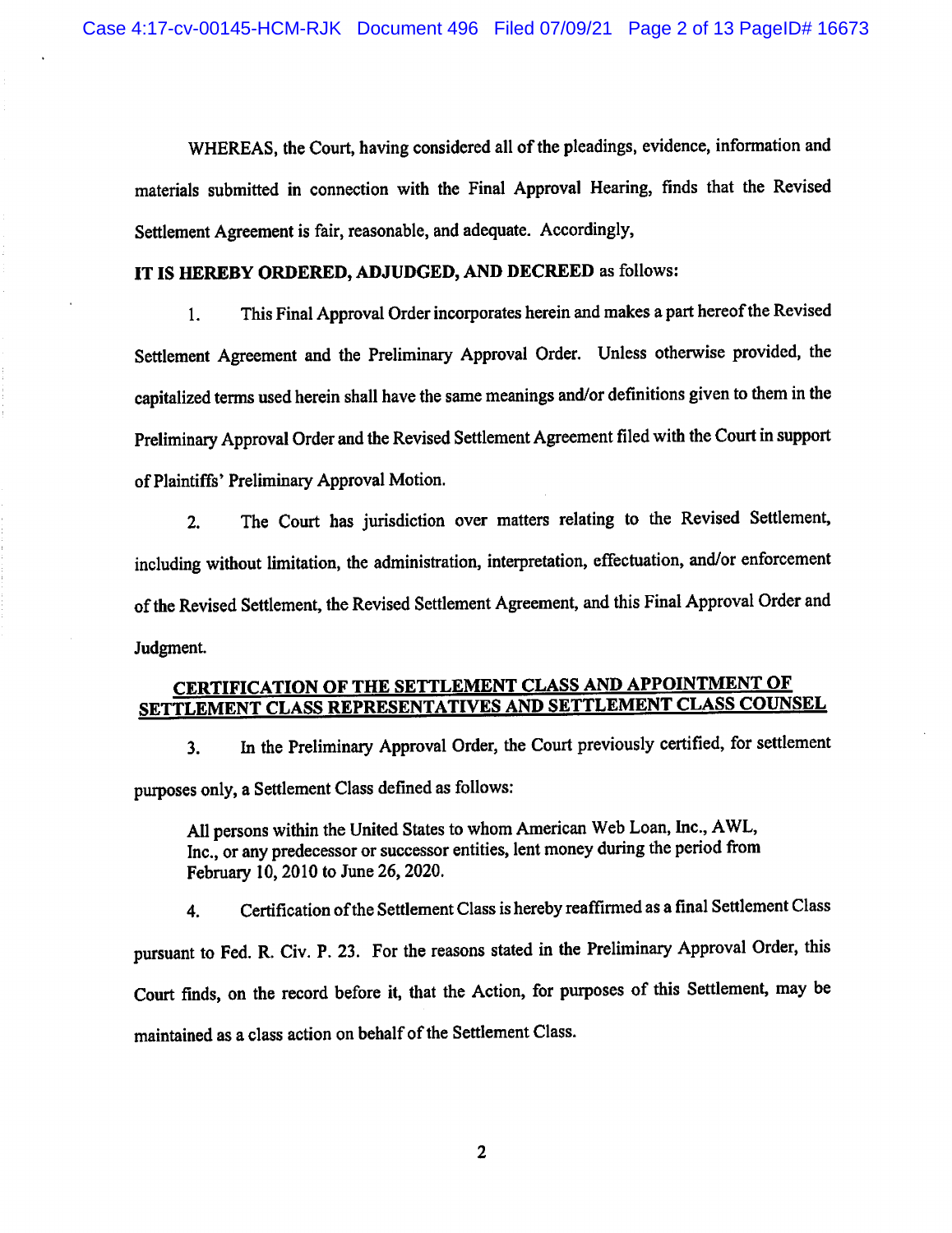5. In the Preliminary Approval Order, this Court previously appointed Royce Solomon, Jodi Belleci, Michael Littlejohn, and Giulianna Lomaglio as Settlement Class Representatives. The Court hereby reaffirms that appointment, finding, on the record before it, that the Settlement Class Representatives have adequately represented the Settlement Class and continue to do so.

6. In the Preliminary Approval Order, this Court previously appointed the law firms of Berman Tabacco, Gravel & Shea P.C., and MichieHamlett PLLC as Settlement Class Counsel for settlement purposes. The Court hereby reaffirms that appointment, finding, on the record before it, that Settlement Class Counsel have adequately and fairly represented the Settlement Class and continue to do so.

## **NOTICE**

7. The record shows, and the Court finds, that Notice has been given to the Settlement Class in the manner approved by the Court in its Preliminary Approval Order. The Court finds that such Notice: (a) constitutes the best notice practicable to the Settlement Class under the circumstances; (b) was reasonably calculated, under the circumstances, to apprise the Settlement Class of the pendency of the Action and the terms of the Revised Settlement Agreement, Settlement Class Members' rights to exclude themselves from the Revised Settlement or object to any part of the Revised Settlement, Settlement Class Members' rights to appear at the Final Approval Hearing (either individually or through counsel hired at their own expense), and the binding effect of the Final Approval Order and Judgment, whether favorable or unfavorable, on all persons who do not exclude themselves from the Settlement Class; (c) constitutes due, adequate, and sufficient notice to all persons or entities entitled to receive notice of the Revised Settlement; and (d) constitutes notice that fully satisfies the requirements of the United States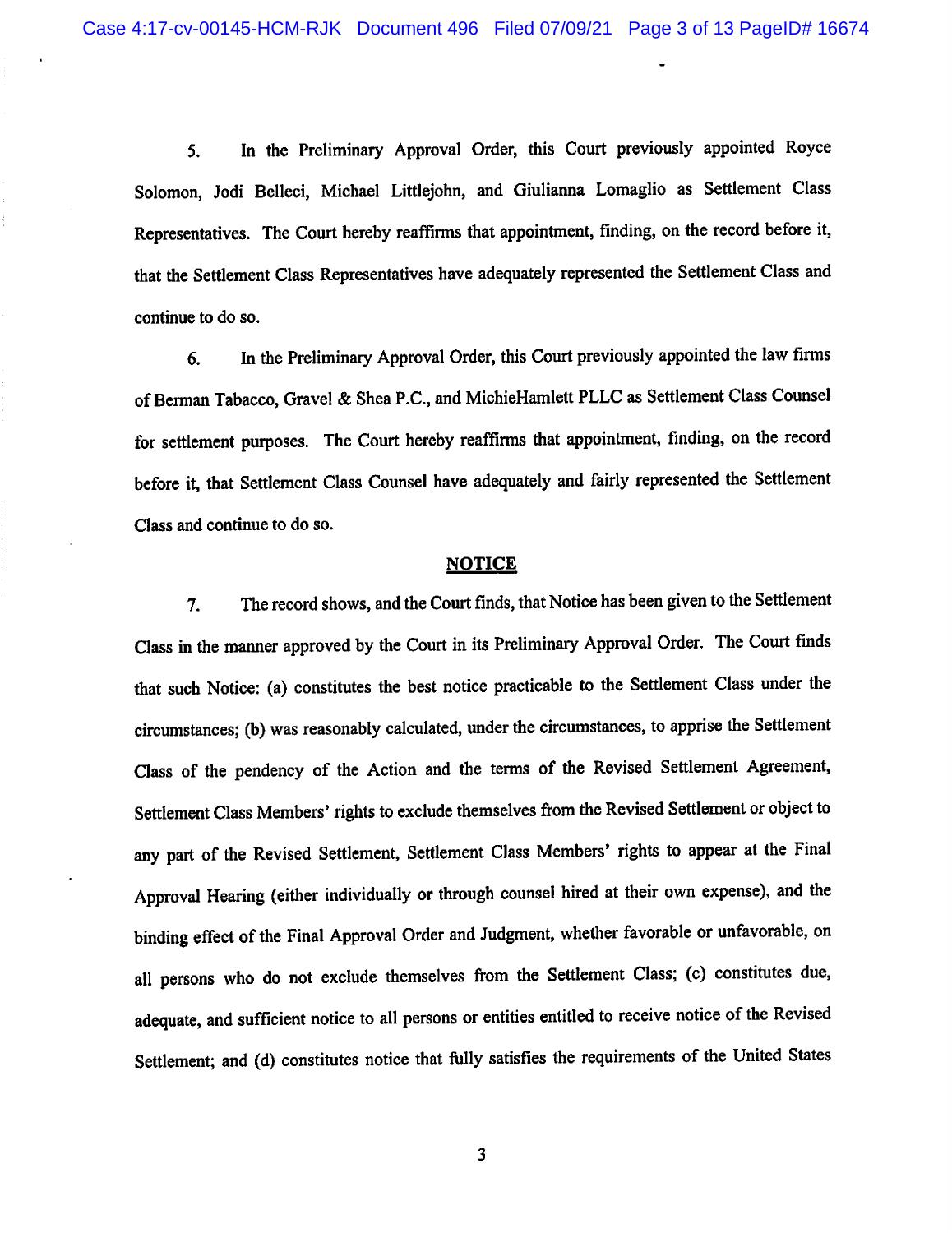Constitution including the Due Process Clause, Federal Rules of Civil Procedure 23(c)(2)(B) and 23(e)(1), and any other applicable law.

8. Due and adequate notice of the proceedings having been given to the Settlement Class and a full opportunity having been offered to Settlement Class Members to participate in the Final Approval Hearing, it is hereby determined that all Settlement Class Members, except the individuals who timely and validly excluded themselves from the Revised Settlement and are listed in Exhibit A to this Final Approval Order, are bound by the Final Approval Order and Judgment. No Settlement Class Member, other than those listed in Exhibit A, is excluded from the Settlement Class, from the terms of the Revised Settlement Agreement, or from the effects of this Final Approval Order and Judgment

# FINAL APPROVAL OF THE REVISED SETTLEMENT

9. Pursuant to Fed. R. Civ. P. 23(e), the Court hereby finally approves in all respects the Revised Settlement as set forth in the Revised Settlement Agreement and finds that the Revised Settlement, the Revised Settlement Agreement, the benefits to the Settlement Class Members, and all other aspects of the Revised Settlement are, in all respects, fair, reasonable, and adequate, and in the best interest of the Settlement Class, within a range that reasonable and experienced attomeys could accept considering all relevant risks and factors and the relative merits of Plaintiffs' claims and Defendants' defenses, and in full compliance with all applicable requirements of the Federal Rules of Civil Procedure, the Due Process Clause, and the Class Action Fairness Act. Accordingly, the Revised Settlement shall be consummated in accordance with the terms and provisions of the Revised Settlement Agreement, with each Settlement Class Member bound by the Revised Settlement Agreement, including any releases therein.

10. Specifically, the Court finds that the Revised Settlement is fair, reasonable, and adequate in all respects given the following factors, among other things:

 $\overline{4}$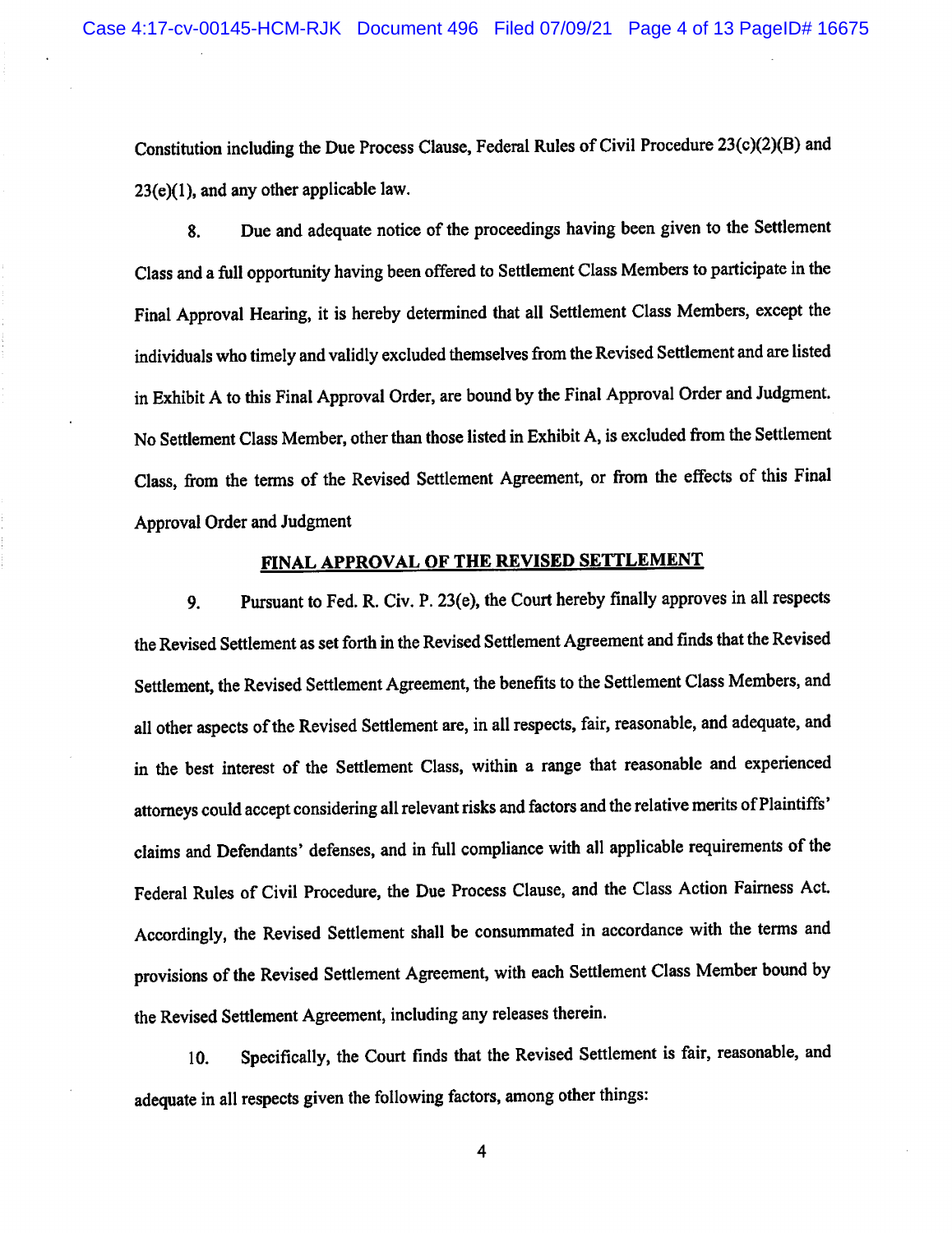a. Settlement Class Counsel had a well-informed appreciation of the strengths and weaknesses of the Action while negotiating the Revised Settlement.

b. The Revised Settlement was the result of arm's-length good faith negotiations and exchange of information by experienced counsel conducted under the supervision of two highly respected and experienced mediators.

c. The monetary relief provided for by the Revised Settlement is well within the range of reasonableness that responsible and experienced counsel could accept considering all relevant risks and that the Parties would have faced if the case had continued to verdicts including, but not limited to, jurisdiction, liability under all elements of the claims asserted in this Action, and damages.

d. The litigation of the Action was complex, time consuming, and costly and would have continued to be so through pending appeals, summary judgment and/or trial, and likely further subsequent appeals if the Action had not settled.

e. The method of distributing relief to the Settlement Class, including the method of processing any Settlement Class Member claims involving AWL loans issued from the February 10, 2010 to December 31, 2011 period is effective.

f. The Revised Settlement treats Settlement Class Members equitably relative to each other.

g. The reaction of the Settlement Class to the Revised Settlement has been positive, with only three individuals out of a class of over 607,000 making timely requests for exclusion, and no objections to the Revised Settlement.

11. Accordingly, the Revised Settlement shall be consummated in accordance with the terms and provisions of the Revised Settlement Agreement.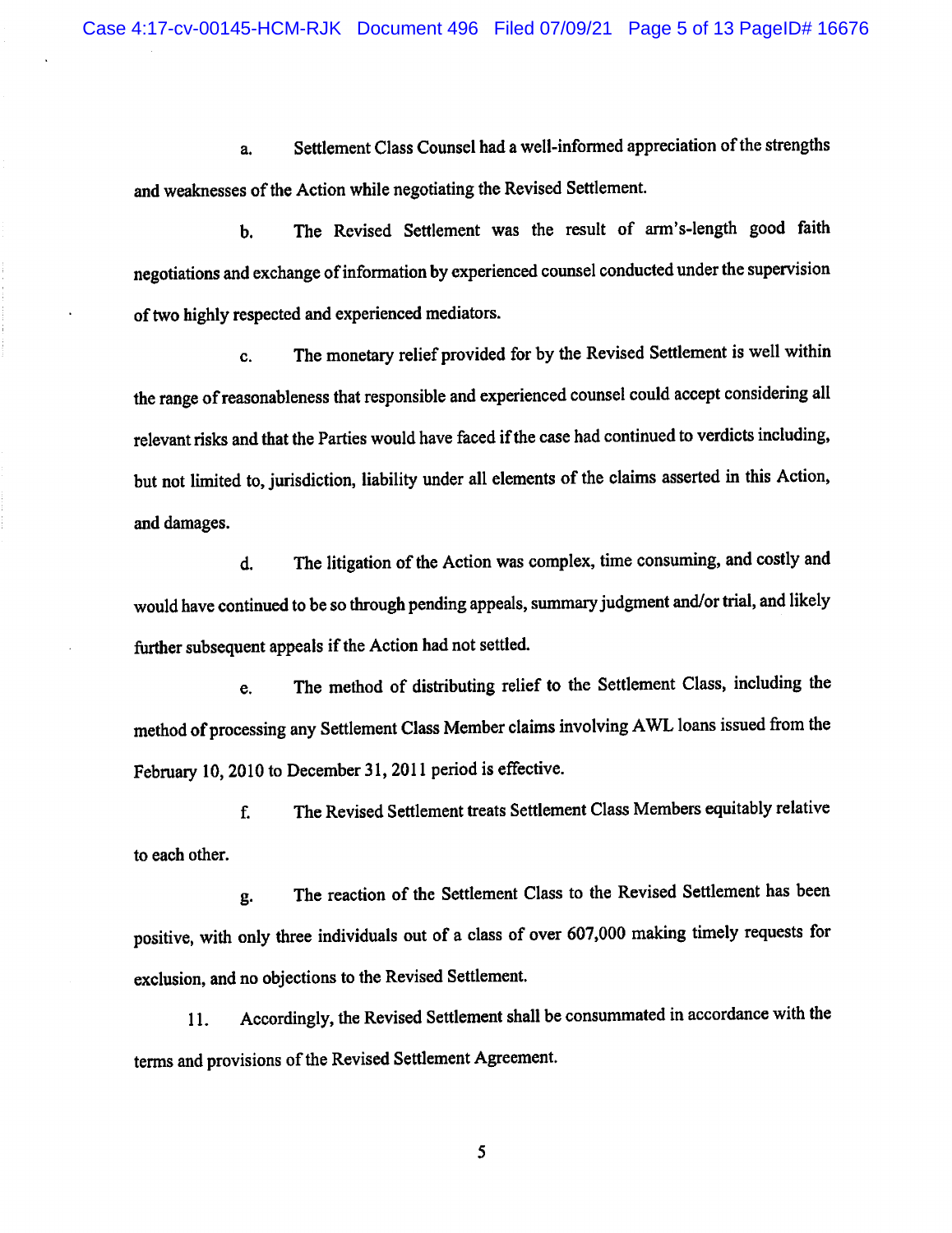## PAYMENT OF MONETARY CONSIDERATION AND NON-MONETARY BENEFITS TO THE SETTLEMENT CLASS

12. The Court approves the Parties' plan to distribute Cash Awards and provide the loan cancellation provided for by the Revised Settlement Agreement to Settlement Class Members as set forth in the Revised Settlement Agreement (which shall control in the event of any alleged inconsistency with this Final Approval Order). The Court also approves the Non-Monetary Benefits as set forth in the Revised Settlement Agreement.

13. The reliefprovided to Settlement Class Members is significant. Eligible Settlement Class Members will receive tangible financial benefits in the form of a cash payment and/or loan cancellation with the requested deletion of negative credit reporting. The Revised Settlement also provides significant non-monetary relief to Settlement Class Members, regardless of their loan status, through the Non-Monetary Benefits provided in connection with this Revised Settlement. To the extent that a Settlement Class Member had a Settlement Class Period loan sold to a debt buyer other than Northwood, that Settlement Class Member retains all rights to contest collection efforts by that debt buyer and/or pursue any and all legal remedies that may be available against the assignees of his or her AWL loan(s).

14. The Parties shall file a "Notice of Effective Date" with this Court, identifying the Effective Date of the Revised Settlement, as that term is defined in the Revised Settlement Agreement.

## DISMISSAL OF CLAIMS AND RELEASES

15. The Court hereby dismisses this Action with prejudice on the merits and without costs or attorneys' fees (except as otherwise provided herein or in the Revised Settlement Agreement).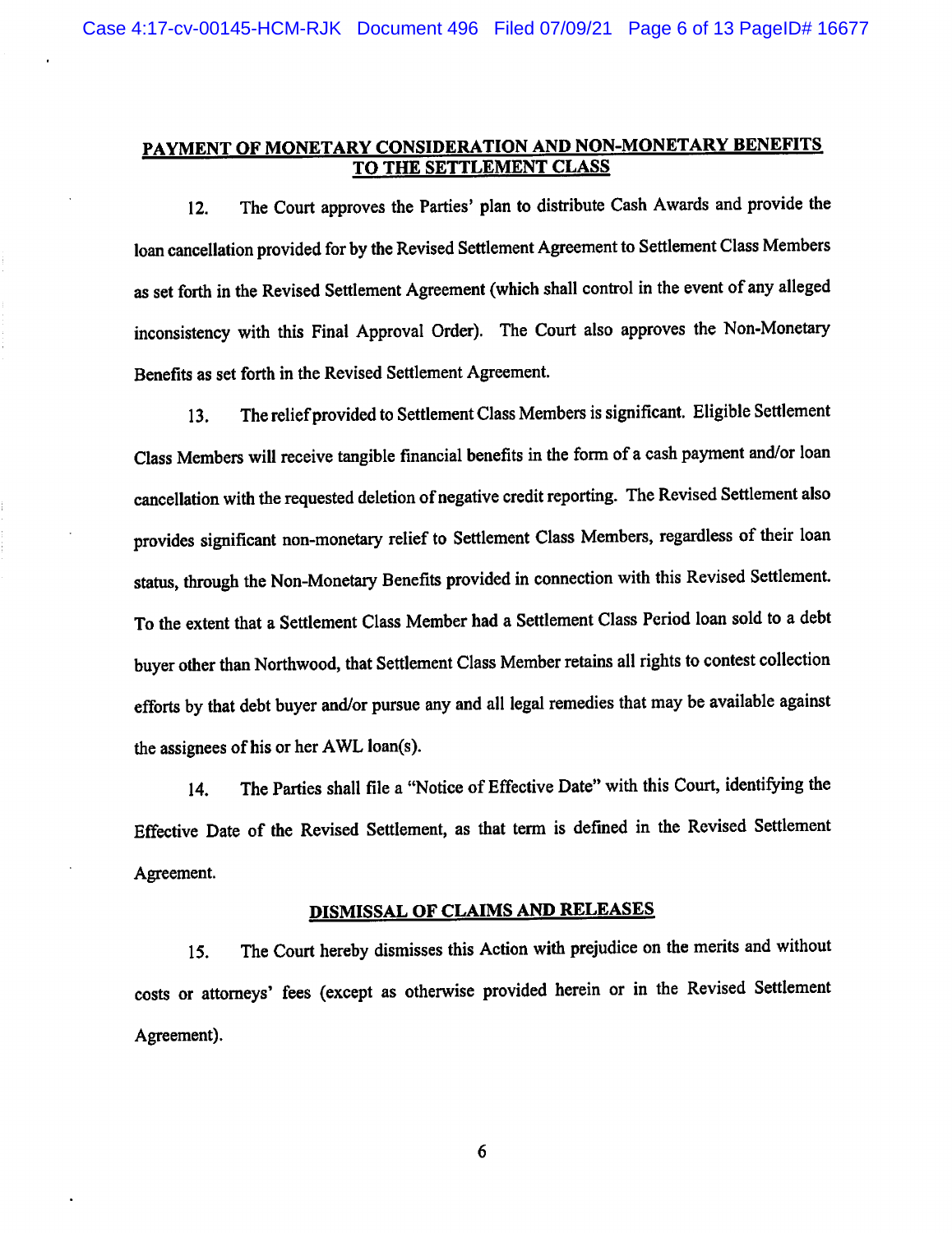16. Pursuant to the Revised Settlement Agreement, as of the Effective Date of this Settlement, Plaintiffs and each Settlement Class Member who is sent a payment from the Settlement Fund and/or who receives debt cancellation pursuant to the Revised Settlement Agreement shall be deemed to have fully, finally, and forever released and discharged the Released Parties from the Released Claims.

17. The Release shall not pertain to claims that relate to or arise out of loans made by or in the name of AWL after June 26,2020. Nor shall the Release pertain to claims to enforce the Revised Settlement Agreement or this Order.

18. The releases in the Revised Settlement Agreement may be raised as a complete defense and bar to any action or demand brought in contravention of the Revised Settlement Agreement.

# AWARD OF ATTORNEYS' FEES AND COSTS AND SERVICE AWARDS

19. Pursuant to the Revised Settlement Agreement, this Court's Preliminary Approval Order, and the Notice provided to Settlement Class Members, Settlement Class Counsel may request reasonable attorneys' fees and costs, payable from the Monetary Consideration, in an amount not to exceed \$15,000,000. Settlement Class Counsel seeks attorneys' fees and costs in the amount of \$15,000,000, which constitutes approximately 23% of the \$65,000,000 cash recovery obtained in the proposed settlement originally filed in this Court on April 16,2020 (ECF 414-1).

20. Because this is a common fund settlement, it is appropriate to employ a percentage of the fund method for calculating a proper fee award. When a representative party confers a substantial benefit upon a class, counsel is entitled to attorneys' fees based on the benefit obtained. See Boeing Co. v. Van Gemert, 444 U.S. 472, 478 (1980); Brundle on behalf of Constellis Employee Stock Ownership Plan v. Wilmington Tr., N.A., 919 F.3d 763, 785 (4th Cir. 2019);

 $\overline{7}$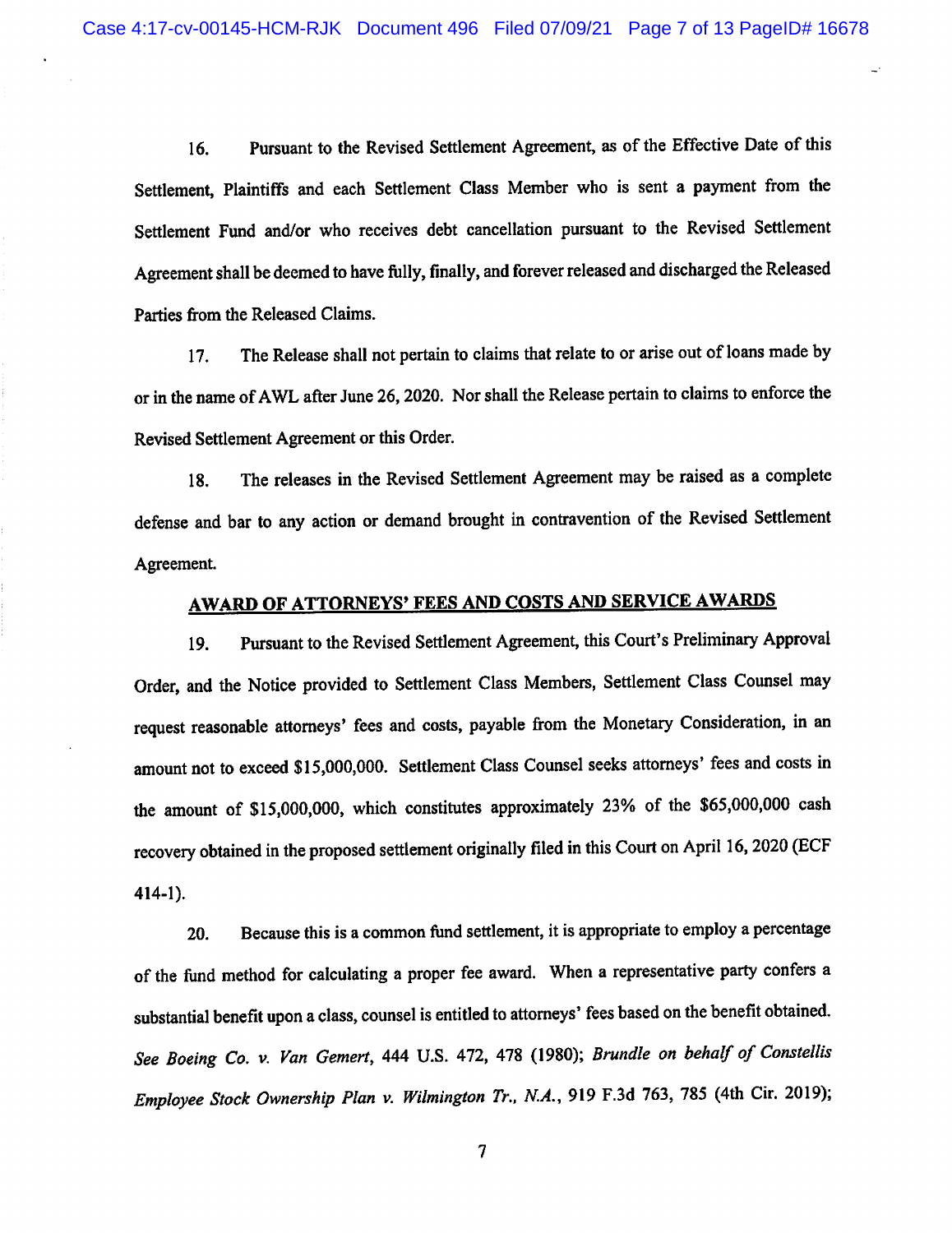Manuel v. Wells Fargo Bank, Nat'I Assoc., No. 3:14-cv-238-DJN, 2016 WL 1070819, at \*5-6 (E.D. Va. Mar. 15,2016).

21. Also pursuant to the Revised Settlement Agreement, this Court's Preliminary Approval Order, and the Notice provided to Settlement Class Members, Settled Objectors' Counsel may request reasonable attorneys' fees, payable from the Monetary Consideration, not to exceed S3,500,000. Settled Objectors' Counsel's request for attorneys' fees seeks an award in the amount of \$3,500,000.

22. No Settlement Class Member has objected to Settlement Class Counsel's or Settled Objectors' Counsel's request for an award of attorneys' fees and expenses.

23. The Court, having reviewed Settlement Class Counsel's request for attorneys' fees and reimbursement of expenses, including the declarations, exhibits, and authority submitted in support thereof, hereby awards Settlement Class Counsel attorneys' fees and costs in the amount of \$15,000,000, payable pursuant to the terms of the Revised Settlement Agreement and this Court's Order, ECF No. 486. The Court finds that the amount of fees and costs awarded is fair and reasonable.

24. The Court, having reviewed Settled Objectors' Counsel's request for attorneys' fees, hereby awards Settled Objectors' Counsel attorneys' fees in the amount of \$3,500,000, payable pursuant to the terms of the Revised Settlement Agreement and this Court's Order, ECF No. 486. The Court fmds that the amount of fees awarded is fair and reasonable.

25. The Revised Settlement Agreement also provides that Plaintiffs may request a Service Award to be paid from the Monetary Consideration, provided that such awards do not exceed \$7,500 to each Settlement Class Representative.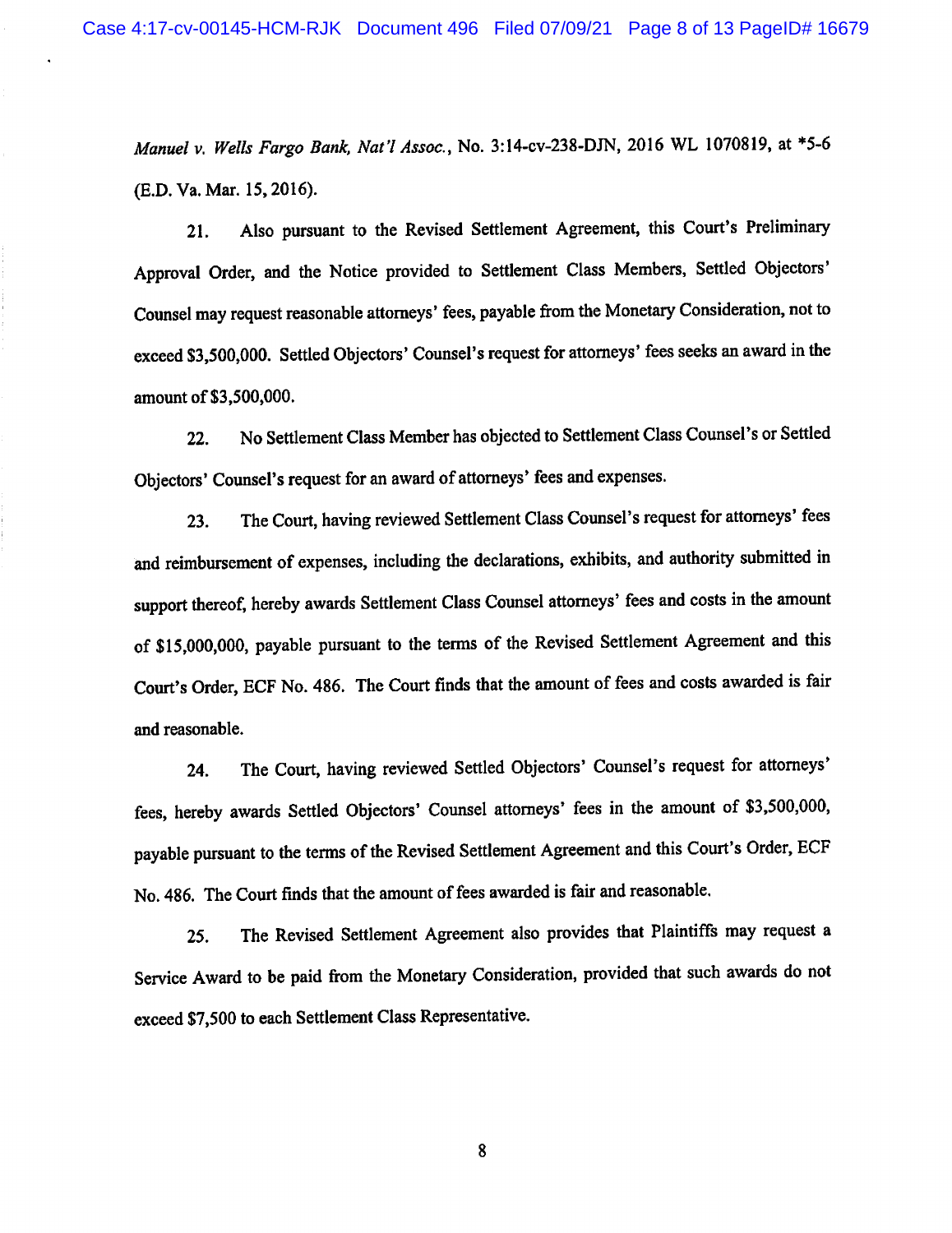26. Courts routinely grant service awards to compensate named plaintiffs for the services they provided to the class during the course of class action litigation. See, e.g., Manuel, 2016 WL 1070819, at \*6 (E.D. Va. Mar. 15,2016) ("A 'fairly typical' practice, incentive awards 'are intended to compensate class representatives for work done on behalf of the class, to make up for financial or reputational risk undertaken in bringing the action, and, sometimes, to recognize their willingness to act as a private attorney general."") (citing Berry v. Schulman, 807 F.3d 600, 615 (4th Cir. 2015). Moreover, courts in this Circuit have approved service awards of \$7,500 and greater. See, e.g., id. (approving a \$10,000 service award); Ryals v. HireRight Solutions, Inc., No. 3:09-cv-625 (E.D. Va. Dec. 22,2011) (same); Gibbs v. Plain Green LLC. et al. No. 3:17-cv-495- MHL (E.D. Va. Dec. 13,2019) (approving a \$7,500 service award to each named plaintiff); Gibbs V. Rees, No. 3:20-cv-00717-MHL (E.D. Va. March 26, 2021) (same).

27. Here, the Court finds that the requested \$7,500 Service Awards are reasonable and within the range of awards granted by courts in this Circuit. Moreover, these Service Awards are justified by the time and effort expended by the Settlement Class Representatives on behalf of the Settlement Class Members. Accordingly, the Court finds that each of the Settlement Class Representatives, Royce Solomon, Jodi Belleci, Michael Littlejohn, and Giulianna Lomaglio, shall each be awarded \$7,500 for their efforts, paid to the Settlement Class Representatives upon the Effective Date of the Revised Settlement.

28. The Revised Settlement Agreement also provides that Settled Objectors may request a Service Award to be paid from the Monetary Consideration, provided that such awards do not exceed \$5,000 to each Settled Objector. Here, the Court finds that the requested \$5,000 Service Awards are reasonable and within the range of awards granted by courts in this Circuit. Accordingly, each of the Settled Objectors, Diana Butler, Charles P. McDaniel, Patrick Selig,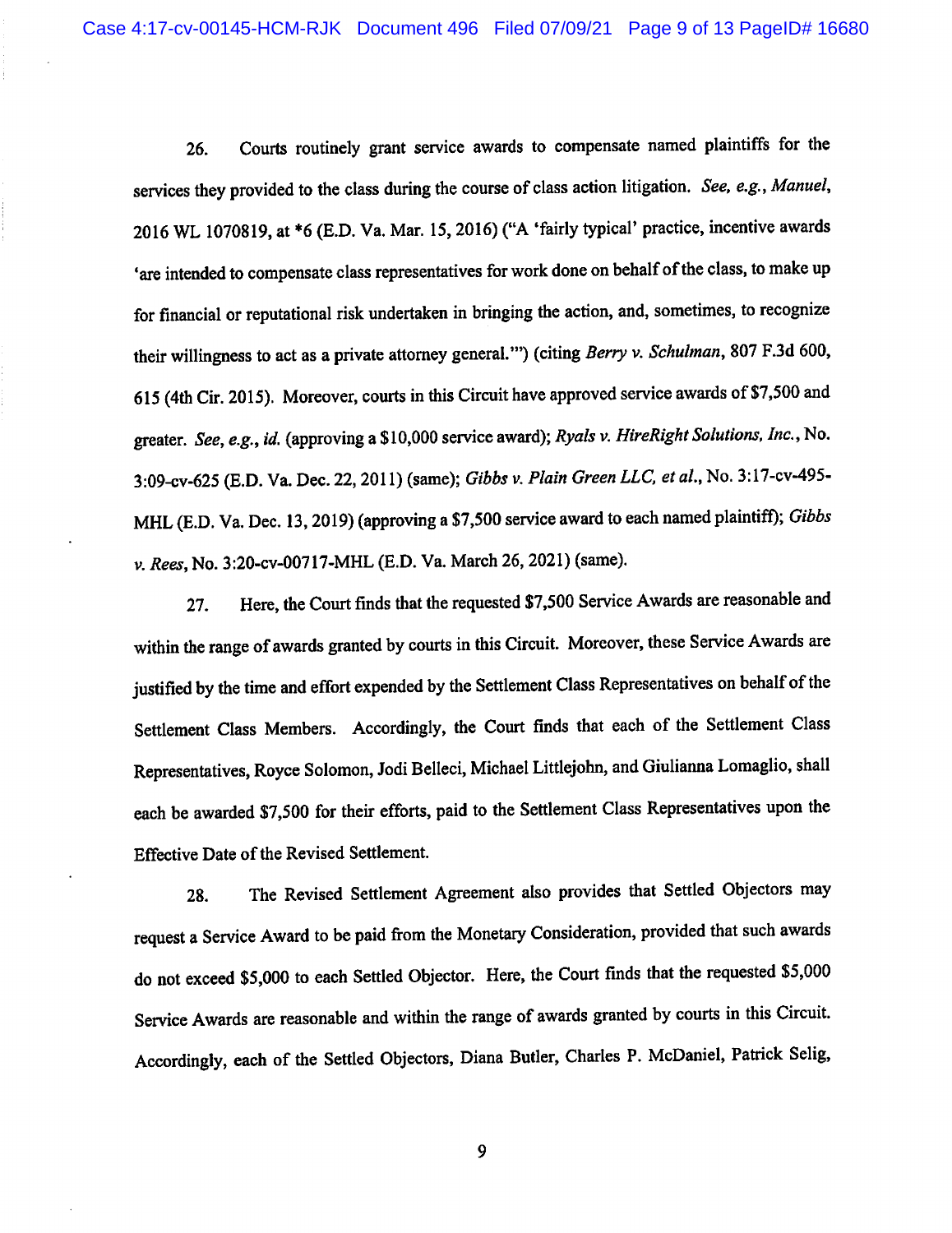Quincey Jean Cunningham, William Farley, Brooke Herrington, Lakeita Kemp, and Adam Sublett shall be awarded \$5,000 for their efforts, paid to the Settled Objectors upon the Effective Date of the Revised Settlement.

#### OTHER PROVISIONS

29. The Court has jurisdiction to enter this Final Approval Order and Judgment. Without in any way affecting the finality of this Final Approval Order and Judgment, this Court expressly retains exclusive and continuing jurisdiction over the Revised Settlement and the Revised Settlement Agreement, including all matters relating to the administration, consummation, validity, enforcement, and interpretation of the Revised Settlement Agreement or the Final Approval Order and Judgment, including, without limitation, for the purpose of:

a. enforcing the terms and conditions of the Revised Settlement Agreement and resolving any disputes, claims or causes of action that, in whole or in part, are related to or arise out of the Revised Settlement Agreement, or the Final Approval Order and Judgment (including whether a person or entity is or is not a Settlement Class Member);

b. entering such additional orders, if any, as may be necessary or appropriate to protect or effectuate the Final Approval Order and Judgment, or the Revised Settlement Agreement, or to ensure the fair and orderly administration of the Revised Settlement; and

c. entering any other necessary or appropriate orders to protect and effectuate this Court's retention of continuing jurisdiction over the Revised Settlement Agreement or the Final Approval Order and Judgment.

30. Without affecting the finality of this Final Approval Order and Judgment, the Defendants, each Settlement Class Member, and the Settlement Class Administrator hereby irrevocably submit to the exclusive jurisdiction of the Court for the limited purpose of any suit, action, proceeding, or dispute arising out of the Revised Settlement Agreement or the applicability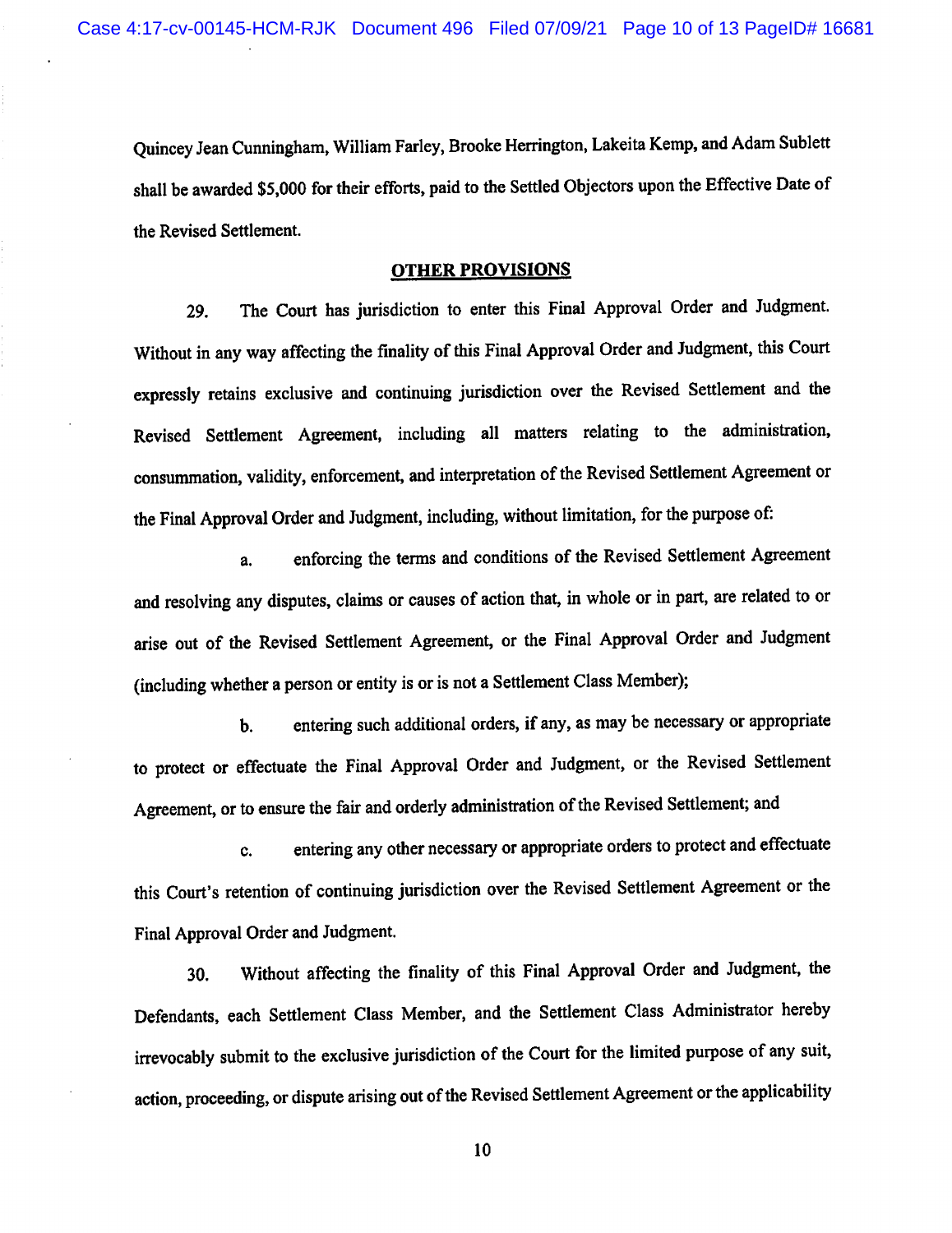of the Revised Settlement Agreement, including any suit, action, proceeding, or dispute relating to the Release provisions in the Revised Settlement Agreement. AWL (as defined in the Revised Settlement Agreement to include American Web Loan, Inc., AWL, Inc., or any predecessor or successor entit(ies)) further makes a limited waiver of its claims to sovereign immunity from suit for the limited purpose of enforcing the Revised Settlement Agreement by Settlement Class Members. Except as expressly set forth herein, nothing contained in this Final Approval Order and Judgment shall be construed as a waiver of any rights or privileges belonging to AWL, the Otoe-Missouria Tribe, or each of their current Tribal Council members, past and future affiliates, subsidiaries, parents, insurers, and all of the respective directors, officers, general and limited partners, shareholders, managers, representatives, employees, members, agents, attorneys, accountants successors, assigns, and representatives, including sovereign immunity from judicial process, all of which are otherwise reserved. The limited waiver described in this paragraph does not extend to the Otoe-Missouria Tribe.

31. The Parties are hereby directed to carry out their obligations under the Revised Settlement Agreement.

32. In the event that the Revised Settlement becomes null and void, certification of the Settlement Class shall be automatically vacated and this Final Approval Order and Judgment, as well as all other orders entered and releases delivered in connection with the Revised Settlement Agreement, shall be vacated and shall become null and void, shall be of no further force and effect, and the Parties' rights and defenses shall be restored, without prejudice, to their respective positions as if the Revised Settlement Agreement had never been executed.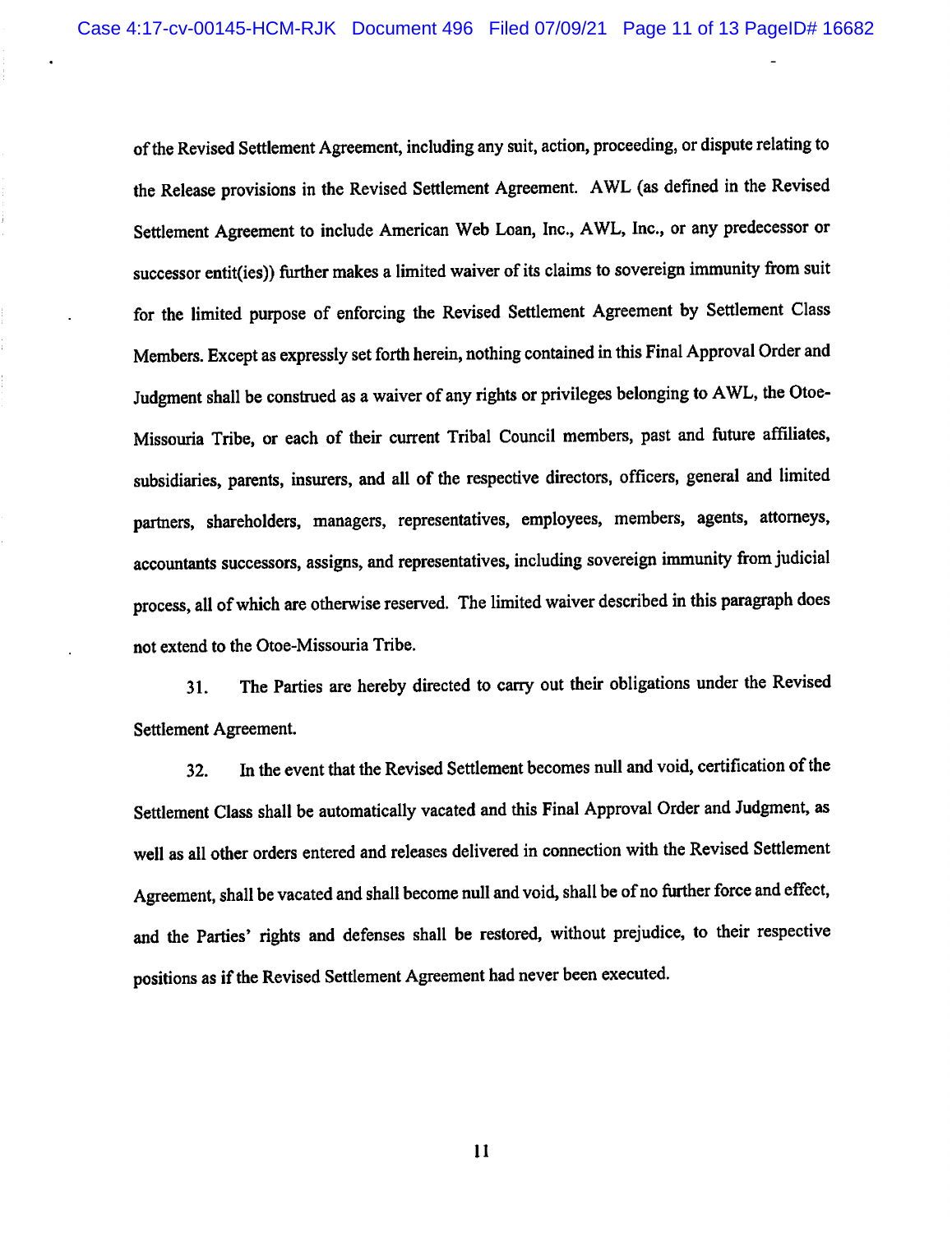33. This Final Approval Order and Judgment is final for purposes of appeal and may be appealed immediately. The Clerk is hereby directed to enter this Final Approval Order and Judgment. THIS CAUSE IS ENDED.

The Clerk is REQUESTED to electronically deliver a copy of this Order to all counsel of record.

## IT IS SO ORDERED.

DATED:  $\frac{u_{11}v_{1}+u_{12}}{2}$ 

/s/

Henry Coke Morgan, Jr. Senior United States District Judge

 HENRY COKE MORGAN, JR. SENIOR UNITED STATES DISTRICT JUDGE